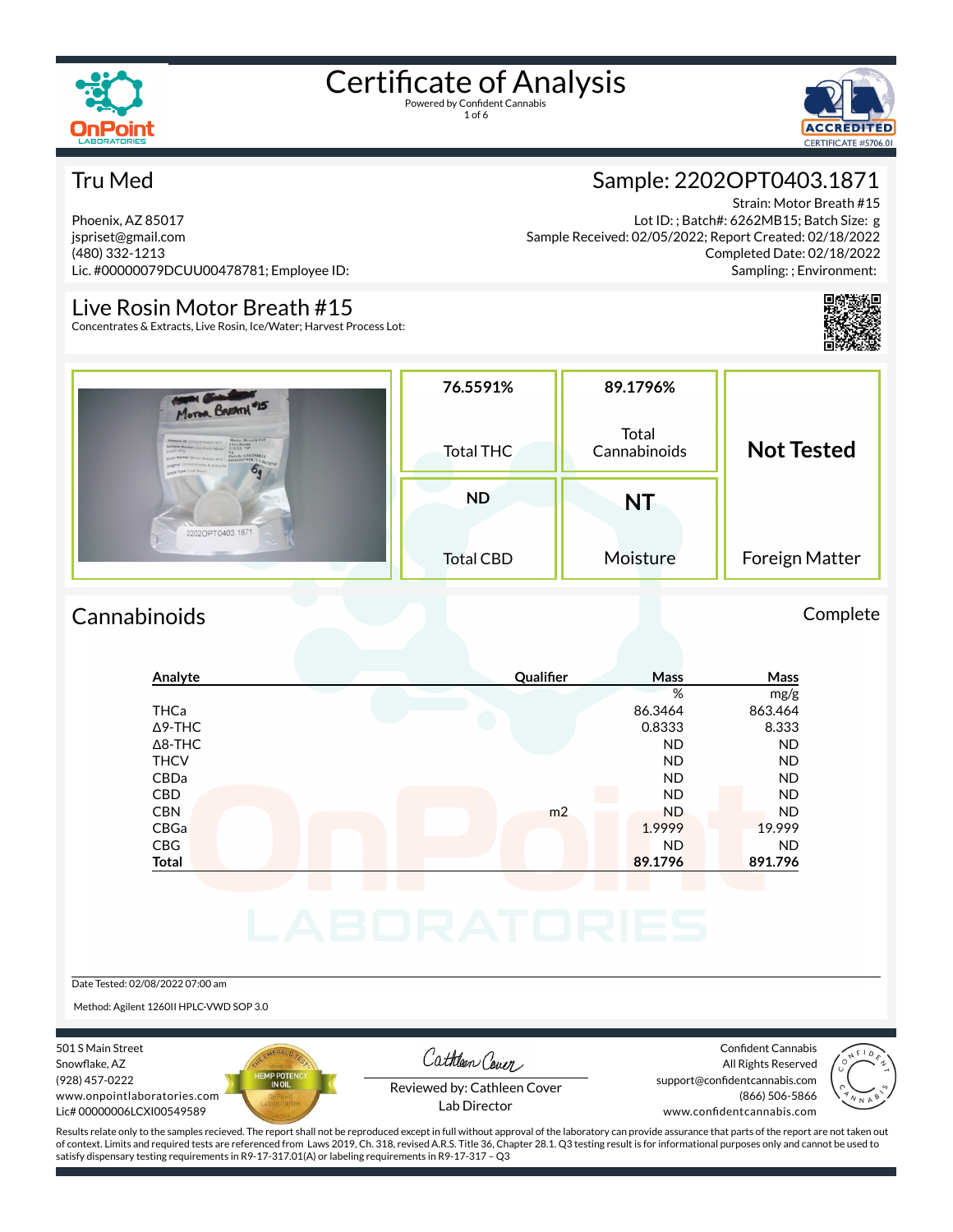

2 of 6



Strain: Motor Breath #15

Completed Date: 02/18/2022 Sampling: ; Environment:

Sample: 2202OPT0403.1871

Sample Received: 02/05/2022; Report Created: 02/18/2022

Lot ID: ; Batch#: 6262MB15; Batch Size: g

### Tru Med

Phoenix, AZ 85017 jspriset@gmail.com (480) 332-1213 Lic. #00000079DCUU00478781; Employee ID:

### Live Rosin Motor Breath #15

Concentrates & Extracts, Live Rosin, Ice/Water; Harvest Process Lot:

### Microbials Pass



### **Analyte Cualifier Limit Status Cualifier Limit Units Status** CFU/g **CFU/g Aspergillus Not Detected in 1g ND Pass** E. Coli 100.0000 ND Pass **Salmonella** Not Detected in 1g **ND** Pass Date Tested: 02/05/2022 12:00 am Method: BioRad qPCR 501 S Main Street Confident Cannabis Cathleen Cover Snowflake, AZ All Rights Reserved (928) 457-0222 support@confidentcannabis.com Reviewed by: Cathleen Cover www.onpointlaboratories.com (866) 506-5866 Lab DirectorLic# 00000006LCXI00549589 www.confidentcannabis.com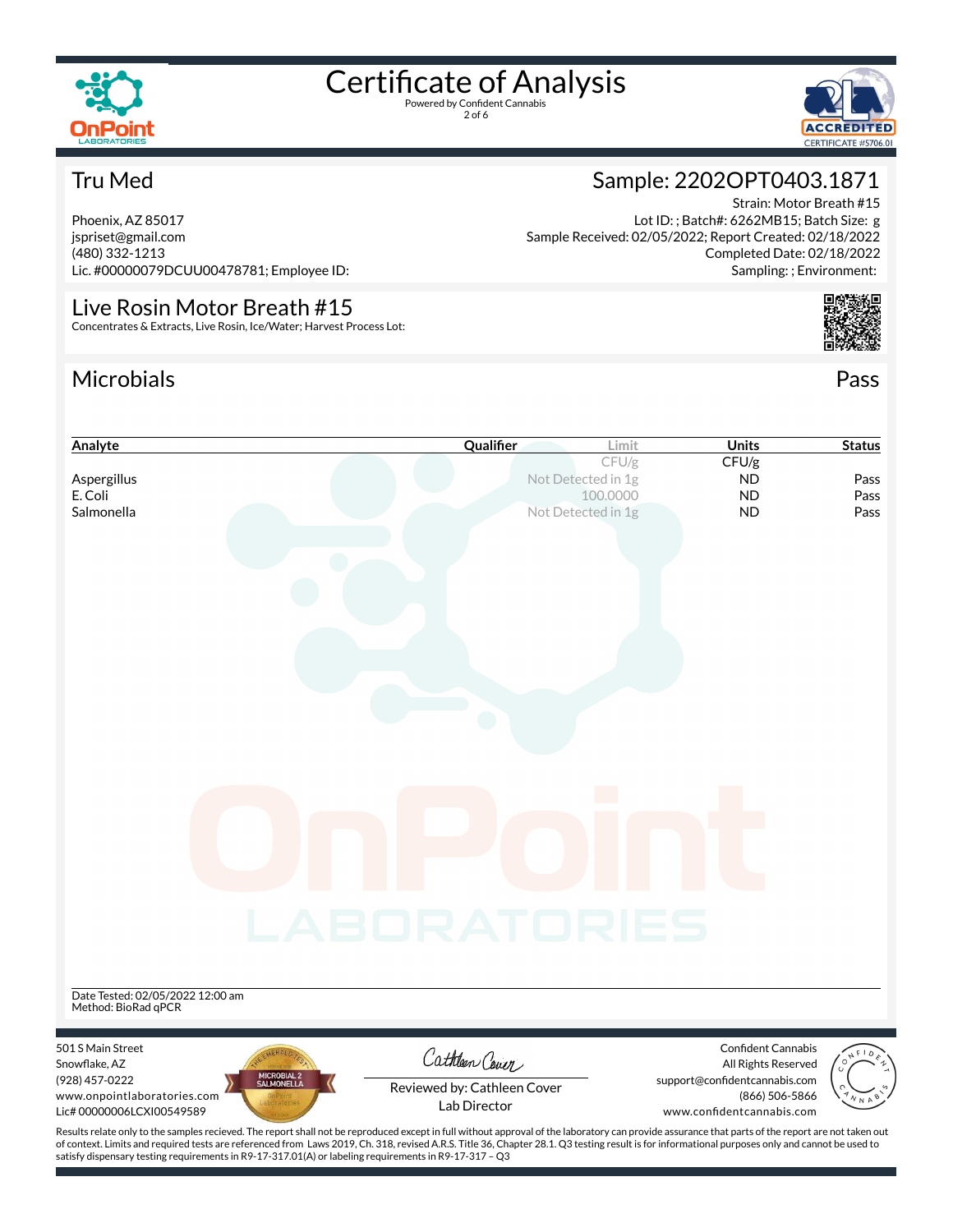

3 of 6



Strain: Motor Breath #15

Completed Date: 02/18/2022 Sampling: ; Environment:

Sample: 2202OPT0403.1871

Sample Received: 02/05/2022; Report Created: 02/18/2022

Lot ID: ; Batch#: 6262MB15; Batch Size: g

### Tru Med

Phoenix, AZ 85017 jspriset@gmail.com (480) 332-1213 Lic. #00000079DCUU00478781; Employee ID:

### Live Rosin Motor Breath #15

Concentrates & Extracts, Live Rosin, Ice/Water; Harvest Process Lot:

### Mycotoxins Pass



### **Analyte Cualifier** LOQ Limit Units Status PPB PPB PPB **Ochratoxin A 10.0000 20.0000 <b>ND** Pass Total Aflatoxins **10.0000 20.0000 ND** Pass Date Tested: 02/08/2022 12:00 am Method: Agilent Ultivo LC/MS 501 S Main Street Confident Cannabis Cathleen Cover Snowflake, AZ All Rights Reserved (928) 457-0222 support@confidentcannabis.com MYCOTO Reviewed by: Cathleen Cover www.onpointlaboratories.com (866) 506-5866 Lab DirectorLic# 00000006LCXI00549589 www.confidentcannabis.com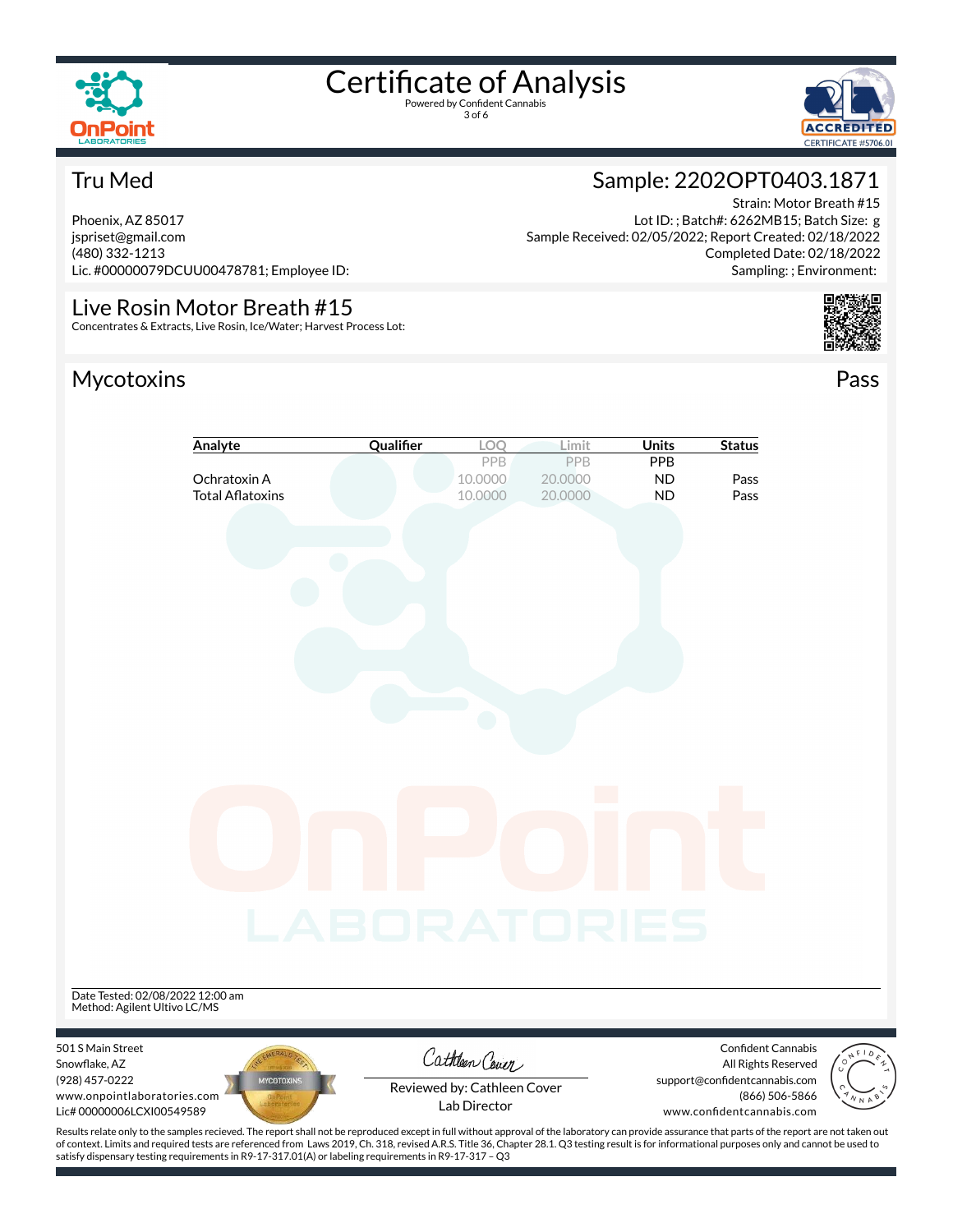

4 of 6



Strain: Motor Breath #15

Completed Date: 02/18/2022 Sampling: ; Environment:

Sample: 2202OPT0403.1871

Sample Received: 02/05/2022; Report Created: 02/18/2022

Lot ID: ; Batch#: 6262MB15; Batch Size: g

### Tru Med

Phoenix, AZ 85017 jspriset@gmail.com (480) 332-1213 Lic. #00000079DCUU00478781; Employee ID:

### Live Rosin Motor Breath #15

Concentrates & Extracts, Live Rosin, Ice/Water; Harvest Process Lot:

### Heavy Metals **Pass**



### **Analyte Qualifier Mass LOQ** Limit **Status** PPB PPB PPB **Arsenic L1 ND** 200.00 400.00 **Pass** Cadmium L1 <LOQ 200.00 400.00 Pass **Lead L1 <LOQ** 500.00 1000.00 **Pass Mercury Community Community L1 ND** 600.00 1200.00 **Pass** Date Tested: 02/06/2022 12:00 am Method: Agilent 7800 ICP MS 501 S Main Street Confident Cannabis Cathleen Cover Snowflake, AZ All Rights Reserved (928) 457-0222 support@confidentcannabis.com Reviewed by: Cathleen Cover www.onpointlaboratories.com (866) 506-5866 Lab DirectorLic# 00000006LCXI00549589 www.confidentcannabis.com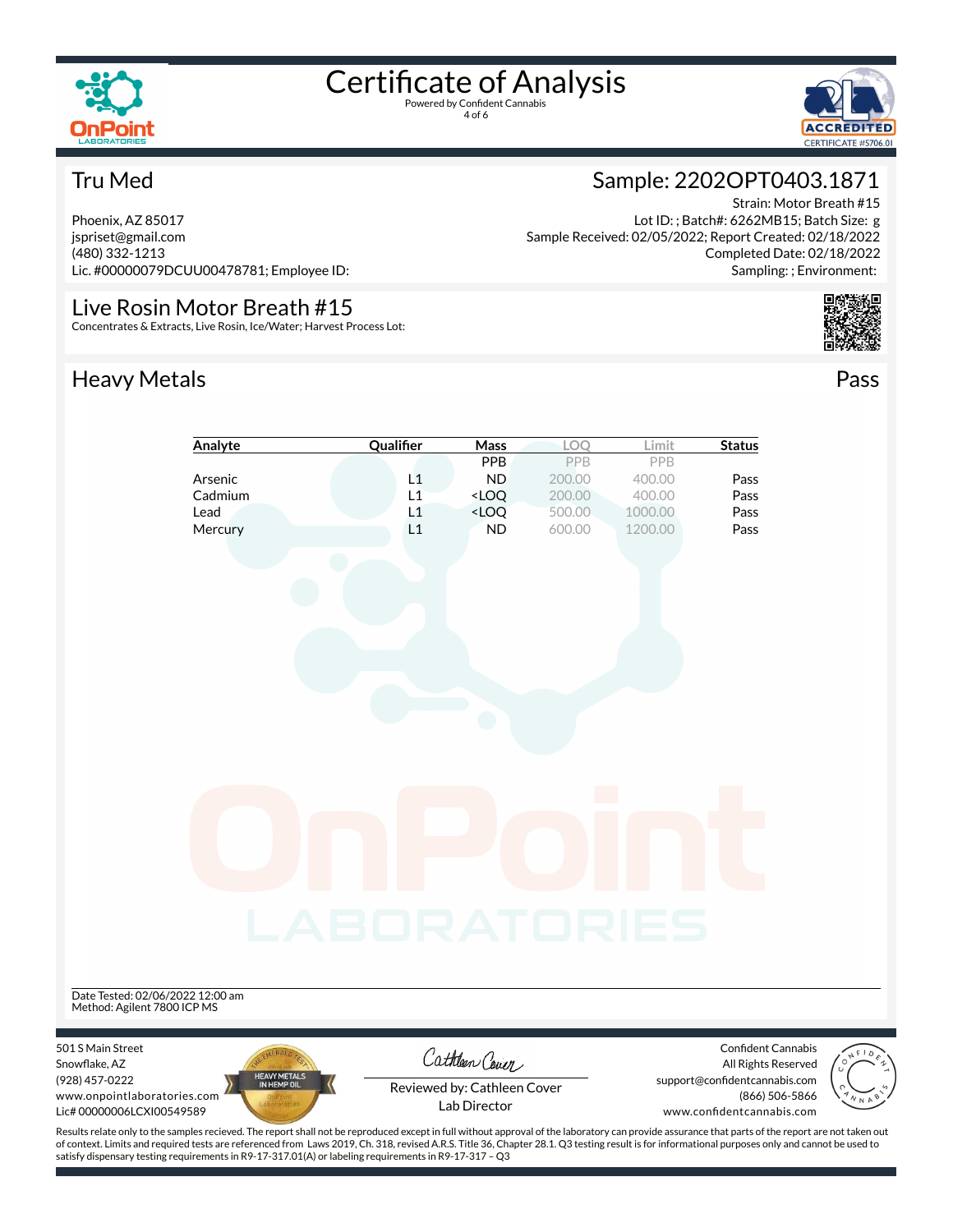



### Tru Med

Phoenix, AZ 85017 jspriset@gmail.com (480) 332-1213 Lic. #00000079DCUU00478781; Employee ID:

### Live Rosin Motor Breath #15

Concentrates & Extracts, Live Rosin, Ice/Water; Harvest Process Lot:

| <b>Pesticides</b>   |                |        |        |            |               |                        |                  |            |        |            | Pass          |
|---------------------|----------------|--------|--------|------------|---------------|------------------------|------------------|------------|--------|------------|---------------|
| Analyte             | Qualifier      | LOO    | Limit  | Units      | <b>Status</b> | Analyte                | <b>Qualifier</b> | <b>LOO</b> | Limit  | Units      | <b>Status</b> |
|                     |                | PPM    | PPM    | <b>PPM</b> |               |                        |                  | PPM        | PPM    | <b>PPM</b> |               |
| <b>DDVP</b>         |                | 0.0500 | 0.1000 | <b>ND</b>  | Pass          | Hexythiazox            |                  | 0.5000     | 1.0000 | <b>ND</b>  | Pass          |
| Abamectin           |                | 0.2500 | 0.5000 | <b>ND</b>  | Pass          | Imazalil               |                  | 0.1000     | 0.2000 | <b>ND</b>  | Pass          |
| Acephate            |                | 0.2000 | 0.4000 | <b>ND</b>  | Pass          | Imidacloprid           |                  | 0.2000     | 0.4000 | <b>ND</b>  | Pass          |
| Acequinocyl         | V <sub>1</sub> | 1.0000 | 2,0000 | <b>ND</b>  | Pass          | <b>Kresoxim Methyl</b> |                  | 0.2000     | 0.4000 | <b>ND</b>  | Pass          |
| Acetamiprid         |                | 0.1000 | 0.2000 | <b>ND</b>  | Pass          | Malathion              |                  | 0.1000     | 0.2000 | <b>ND</b>  | Pass          |
| Aldicarb            |                | 0.2000 | 0.4000 | <b>ND</b>  | Pass          | Metalaxyl              |                  | 0.1000     | 0.2000 | <b>ND</b>  | Pass          |
| Azoxystrobin        |                | 0.1000 | 0.2000 | <b>ND</b>  | Pass          | Methiocarb             |                  | 0.1000     | 0.2000 | <b>ND</b>  | Pass          |
| <b>Bifenazate</b>   |                | 0.1000 | 0.2000 | <b>ND</b>  | Pass          | Methomyl               |                  | 0.2000     | 0.4000 | <b>ND</b>  | Pass          |
| Bifenthrin          |                | 0.1000 | 0.2000 | <b>ND</b>  | Pass          | Myclobutanil           |                  | 0.1000     | 0.2000 | <b>ND</b>  | Pass          |
| <b>Boscalid</b>     |                | 0.2000 | 0.4000 | <b>ND</b>  | Pass          | Naled                  |                  | 0.2500     | 0.5000 | <b>ND</b>  | Pass          |
| Carbaryl            |                | 0.1000 | 0.2000 | <b>ND</b>  | Pass          | Oxamvl                 |                  | 0.5000     | 1.0000 | <b>ND</b>  | Pass          |
| Carbofuran          |                | 0.1000 | 0.2000 | <b>ND</b>  | Pass          | Paclobutrazol          |                  | 0.2000     | 0.4000 | <b>ND</b>  | Pass          |
| Chlorantraniliprole |                | 0.1000 | 0.2000 | <b>ND</b>  | Pass          | Permethrins            |                  | 0.1000     | 0.2000 | <b>ND</b>  | Pass          |
| Chlorfenapyr        |                | 0.5000 | 1.0000 | <b>ND</b>  | Pass          | Phosmet                |                  | 0.1000     | 0.2000 | <b>ND</b>  | Pass          |
| Chlorpyrifos        |                | 0.1000 | 0.2000 | <b>ND</b>  | Pass          | Piperonyl Butoxide     |                  | 1.0000     | 2.0000 | <b>ND</b>  | Pass          |
| Clofentezine        | V1L1           | 0.1000 | 0.2000 | <b>ND</b>  | Pass          | Prallethrin            | V1L1             | 0.1000     | 0.2000 | <b>ND</b>  | Pass          |
| Cyfluthrin          |                | 0.5000 | 1.0000 | <b>ND</b>  | Pass          | Propiconazole          |                  | 0.2000     | 0.4000 | <b>ND</b>  | Pass          |
| Cypermethrin        |                | 0.5000 | 1.0000 | <b>ND</b>  | Pass          | Propoxur               |                  | 0.1000     | 0.2000 | <b>ND</b>  | Pass          |
| Daminozide          |                | 0.5000 | 1.0000 | <b>ND</b>  | Pass          | Pyrethrins             |                  | 0.5000     | 1.0000 | <b>ND</b>  | Pass          |
| Diazinon            |                | 0.1000 | 0.2000 | <b>ND</b>  | Pass          | Pvridaben              |                  | 0.1000     | 0.2000 | <b>ND</b>  | Pass          |
| Dimethoate          |                | 0.1000 | 0.2000 | <b>ND</b>  | Pass          | Spinosad               |                  | 0.1000     | 0.2000 | <b>ND</b>  | Pass          |
| Ethoprophos         |                | 0.1000 | 0.2000 | <b>ND</b>  | Pass          | Spiromesifen           |                  | 0.1000     | 0.2000 | <b>ND</b>  | Pass          |
| Etofenprox          |                | 0.2000 | 0.4000 | <b>ND</b>  | Pass          | Spirotetramat          |                  | 0.1000     | 0.2000 | <b>ND</b>  | Pass          |
| Etoxazole           |                | 0.1000 | 0.2000 | <b>ND</b>  | Pass          | Spiroxamine            |                  | 0.2000     | 0.4000 | <b>ND</b>  | Pass          |
| Fenoxycarb          |                | 0.1000 | 0.2000 | <b>ND</b>  | Pass          | Tebuconazole           |                  | 0.2000     | 0.4000 | <b>ND</b>  | Pass          |
| Fenpyroximate       |                | 0.2000 | 0.4000 | <b>ND</b>  | Pass          | Thiacloprid            |                  | 0.1000     | 0.2000 | <b>ND</b>  | Pass          |
| Fipronil            |                | 0.2000 | 0.4000 | <b>ND</b>  | Pass          | Thiamethoxam           |                  | 0.1000     | 0.2000 | <b>ND</b>  | Pass          |
| Flonicamid          |                | 0.5000 | 1.0000 | <b>ND</b>  | Pass          | Trifloxystrobin        |                  | 0.1000     | 0.2000 | <b>ND</b>  | Pass          |
| Fludioxonil         |                | 0.2000 | 0.4000 | <b>ND</b>  | Pass          |                        |                  |            |        |            |               |
|                     |                |        |        |            |               |                        |                  |            |        |            |               |

| Herbicides    |           |            |        |              |               |
|---------------|-----------|------------|--------|--------------|---------------|
| Analyte       | Qualifier | LOO        | Limit. | <b>Units</b> | <b>Status</b> |
|               |           | <b>PPM</b> | PPN    | PPM          |               |
| Pendimethalin | V1L1      | 0.0500     | 0.1000 | <b>ND</b>    | Pass          |

Date Tested: 02/08/2022 12:00 am Method: Agilent Ultivo LC/MS

501 S Main Street Snowflake, AZ (928) 457-0222 www.onpointlaboratories.com Lic# 00000006LCXI00549589



Cathleen Cover Reviewed by: Cathleen Cover

Confident Cannabis All Rights Reserved support@confidentcannabis.com (866) 506-5866



www.confidentcannabis.com

Results relate only to the samples recieved. The report shall not be reproduced except in full without approval of the laboratory can provide assurance that parts of the report are not taken out of context. Limits and required tests are referenced from Laws 2019, Ch. 318, revised A.R.S. Title 36, Chapter 28.1. Q3 testing result is for informational purposes only and cannot be used to satisfy dispensary testing requirements in R9-17-317.01(A) or labeling requirements in R9-17-317 – Q3

Lab Director

### Sample: 2202OPT0403.1871

Strain: Motor Breath #15 Lot ID: ; Batch#: 6262MB15; Batch Size: g Sample Received: 02/05/2022; Report Created: 02/18/2022 Completed Date: 02/18/2022 Sampling: ; Environment: